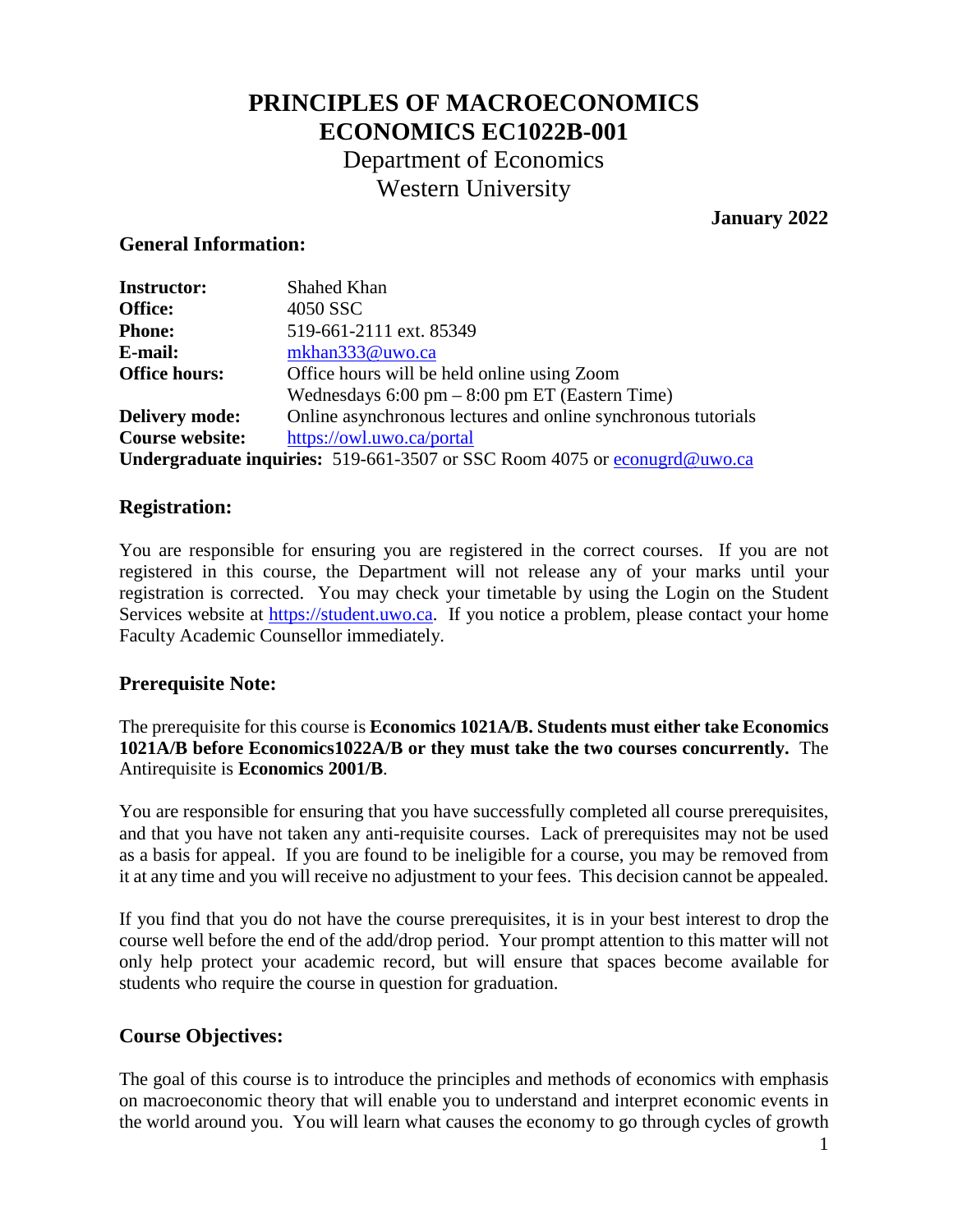and contraction, and how the government can influence the economy to attempt to moderate these cycles.

### **Course Learning Outcomes:**

Upon successful completion of the course, the student will be able to understand:

- the various measures of macroeconomic activity.
- the economic models that determine equilibrium in an economy.
- how market participants interact with each other and the impact of these interactions on a national and global level.
- the various phases of the business cycle and explain how key macroeconomic variables behave in these phases.
- the requirements for long term growth.
- how monetary policy and fiscal policy affects the economy, while discussing the advantages and disadvantages of various types of policies, and understanding the role of the Bank of Canada and the government in implementing these policies.

### **Required Course Materials:**

Textbook: Michael Parkin and Robin Bade, *Macroeconomics: Canada in the Global Environment*,10th edition, Pearson Canada Inc., 2019

MyEconLab (MEL):<https://mlm.pearson.com/northamerica> (**REQUIRED for assessments**) Course ID: khan79794

Access code can be purchased with a new textbook, with an eText access, or separately.

You must be registered for MEL no later than **Friday, January 21** using your **UWO email and student number**. Students using emails other than their UWO emails and/or without their UWO student number will be removed. If an account is removed, all activities and assessments associated with that account will also be removed, and permanently, and will in no way be considered for grading.

#### **Technical Requirements**:

- Laptop or computer
- Stable internet connection
- Microphone
- Webcam

For technical support, see the OWL Help page or contact Western Technology Services Helpdesk [\(https://wts.uwo.ca/about-wts/contact.html](https://wts.uwo.ca/about-wts/contact.html)

Google Chrome or Mozilla Firefox are the preferred browsers for OWL; update your browser frequently.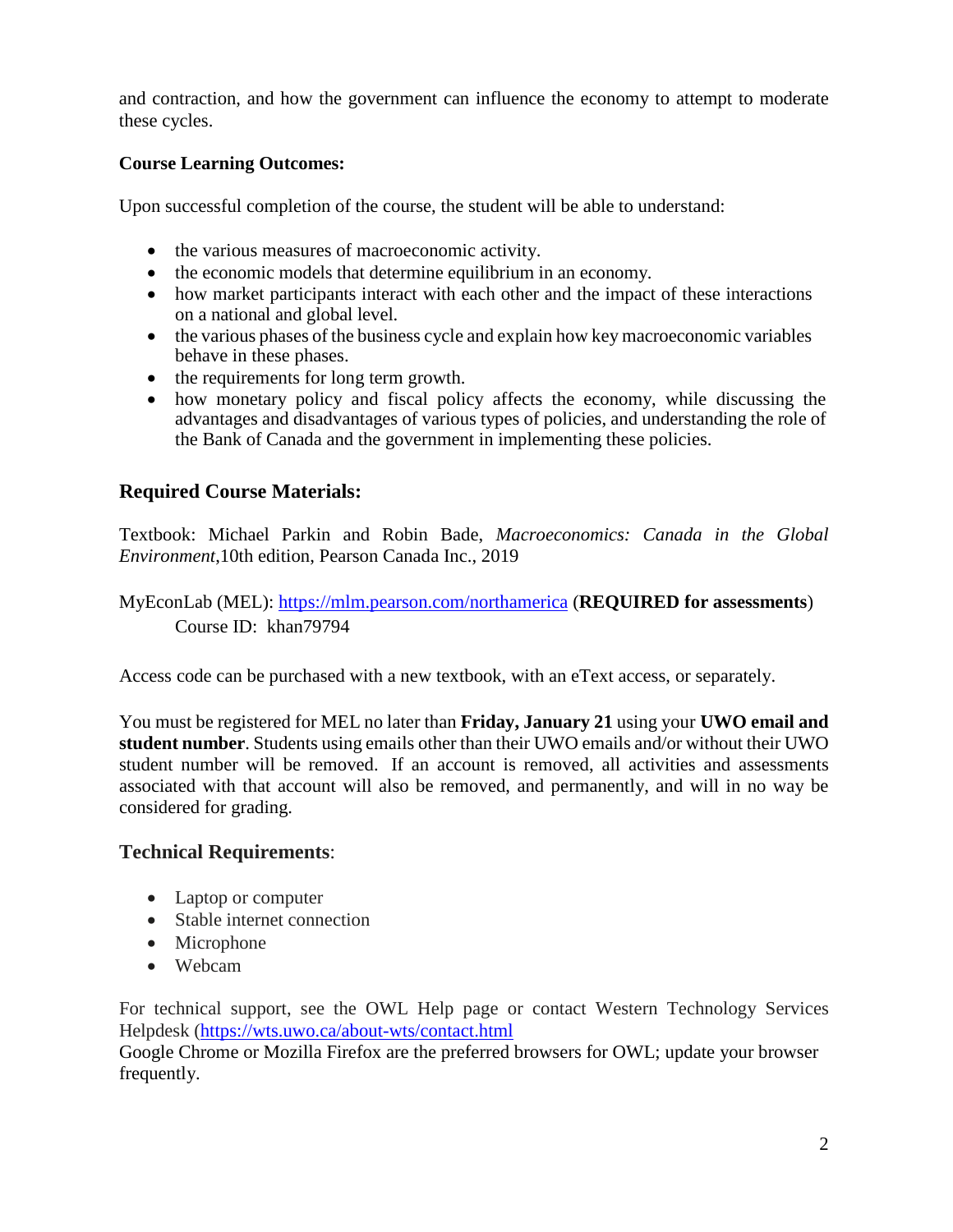#### **Assessments and Grading:**

All regularly scheduled assessments in this course will be held online via MEL. Instructions on how to access MEL are found on the course website under Resources. The tentative date, length and weight of the assessments in the calculation of your course grade are as follows:

| <b>Assessment</b> | <b>Tentative Date*</b>    | <b>Tentative Time Window*</b>      | Length     | Weight |
|-------------------|---------------------------|------------------------------------|------------|--------|
| Quiz 1            | February 05 <sup>th</sup> | Feb $5th$ 6 PM – Feb $6th$         | 20 minutes | 3.34%  |
|                   |                           | 9 PM, ET                           |            |        |
| Midterm 1         | Saturday,                 | $1:30$ PM $- 2:45$ PM, ET          | 1 hour     | 22%    |
|                   | February 12 <sup>th</sup> |                                    |            |        |
| Quiz 2            | March $05th$              | Mar $5^{th}$ 6 PM – Mar $6^{th}$ , | 20 minutes | 3.33%  |
|                   |                           | 9 PM ET                            |            |        |
| Midterm 2         | Saturday,                 | 1:30 PM $-$ 2:45 PM, ET            | 1 hour     | 23%    |
|                   | March 19 <sup>th</sup>    |                                    |            |        |
| Quiz 3            | April $2nd$               | Apr $2nd$ 6 PM – Apr $3rd$         | 20 minutes | 3.33%  |
|                   |                           | 9 PM, ET                           |            |        |
| <b>Final Exam</b> | To be scheduled           | To be set by the registrar         | 2 hours    | 45%    |
|                   | by the Registrar's        |                                    |            |        |
|                   | Office                    |                                    |            |        |
|                   |                           |                                    |            |        |

\*The dates/times of the quizzes are tentative and subject to change and subject to approval by the Registrar.

The quizzes, midterms and final exam will be mixed format (a combination of multiple choice, true/false, and/or fill-in-the-blank questions). Each quiz (or midterm) will be available to students for **27 hours** (or **75 minutes**) on the date of the assessment. Once you begin the quiz (or midterm) you will have **20 mins (**or **60 mins)** or until the **closing time** whichever is shorter to complete the quiz (or midterm). Students will only be allowed to submit each quiz (or midterm) once.

#### **Policy Regarding Missed Assessments:**

**There will be no make-ups for missed quizzes or midterms.** Students with an approved absence from **quizzes or midterms** will have the weight of the missed assessments transferred to the final exam. Students who miss **more than 45%** of the course weight during the term will not be permitted to reweight them to the final exam and will receive a zero grade for these missed assessments. In addition, they are likely not to have met the course learning outcomes and may not be permitted to pass the course, regardless of grades received on the previous or remaining quizzes. They should contact the instructor for additional steps.

Students who miss the final exam, with approved documentation will write **a zoom proctored** makeup final exam that may differ in format from the original scheduled final exam and may be delivered on a different platform.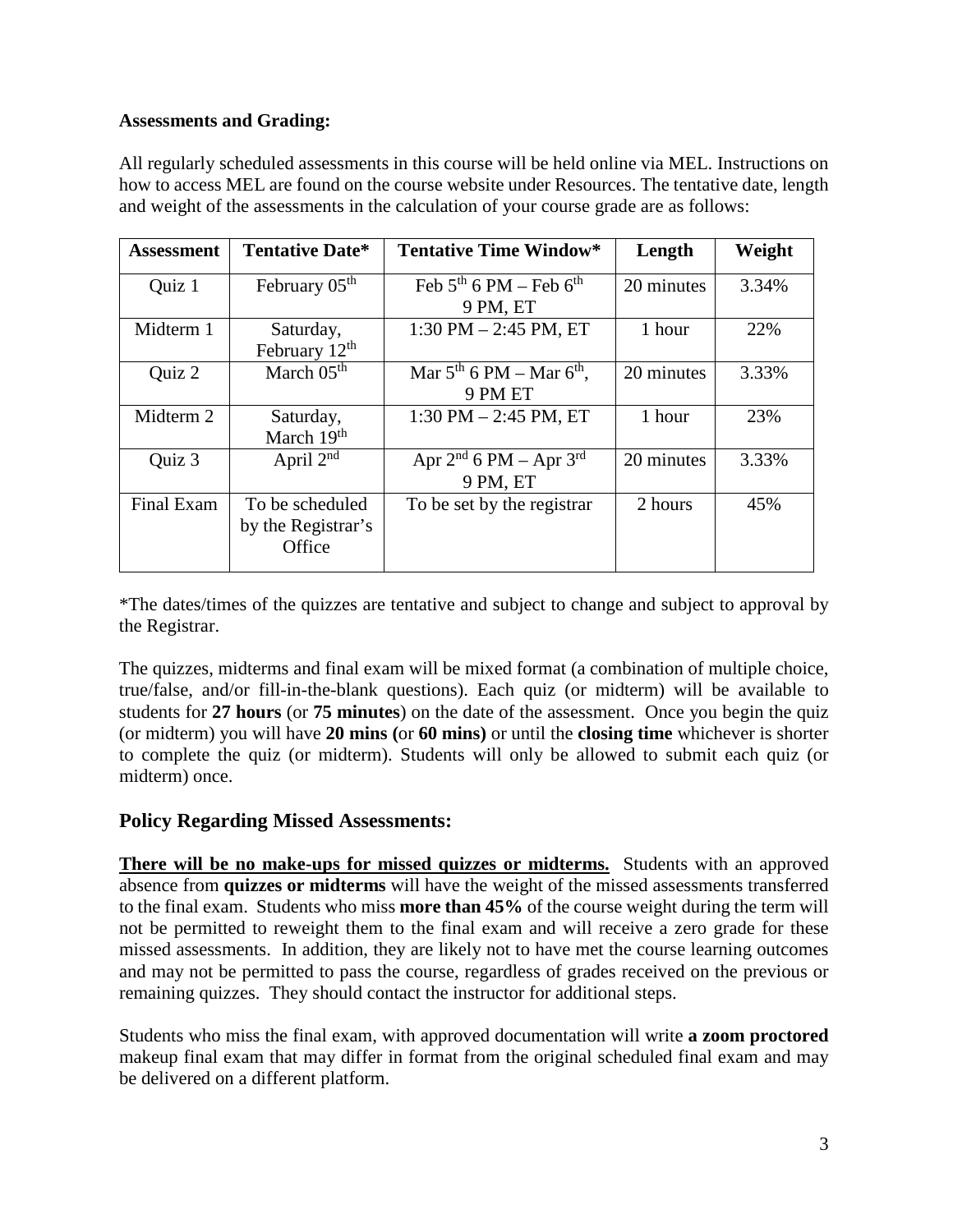Students who miss any assessment (whether a quiz or final exam) **must** follow Western University's procedures for approval of their absence in order to receive an accommodation. Please see the **Please Note Department Policies for 2021-2022** section of this syllabus for details on these procedures. If during the Winter 2022 term Western University announces any changes to these procedures, please follow those procedures.

## **Contacting the Instructor:**

My office hours are listed on page 1. Please feel free to join to my Zoom office hours using **UWO e-mail** to seek help or to discuss matters related to the course. If my scheduled office hours conflict with your schedule, you can request an appointment with me via email. Please insure that your email has subject line starting with "E 1022," this will minimize the risk of your email being overlooked or perceived as spam.

## **Topics Covered and Readings:**

The course will closely follow the required textbook (see above). The tentative outline is as follows:

- Ch. 4 Monitoring the Value of Production: GDP
- Ch. 5 Monitoring Jobs and Inflation
- Ch. 6 Economic Growth
- Ch. 7 Finance, Saving, and Investment
- Ch. 8 Money, the Price Level, and Inflation
- Ch. 9 The Exchange Rate and the Balance of Payments
- Ch. 10 Aggregate Supply and Aggregate Demand
- Ch. 11 Expenditure Multiplier
- Ch. 12 The Business Cycle, Inflation, and Deflation
- Ch. 13 Fiscal Policy
- Ch. 14 Monetary Policy

## **Online Etiquette:**

Some components of this course may involve online interactions (typically through one-on-one zoom office hours, but can potentially involve a group of students). To ensure the best experience, please honour the following rules of etiquette:

- please "arrive" to the meeting on time
- please use your computer and/or laptop if possible (as opposed to a cell phone or tablet)
- ensure that you are in a private location to protect the confidentiality of discussions in the event that a discussion deals with sensitive or personal material
- [for group meetings] to minimize background noise, kindly mute your microphone for the entire meeting until you are invited to speak, unless directed otherwise
- [for group meetings larger than 30 students] In order to give us optimum bandwidth and web quality, please turn off your video camera for the entire meeting unless you are invited to speak
- unless invited by your instructor, do not share your screen in the meeting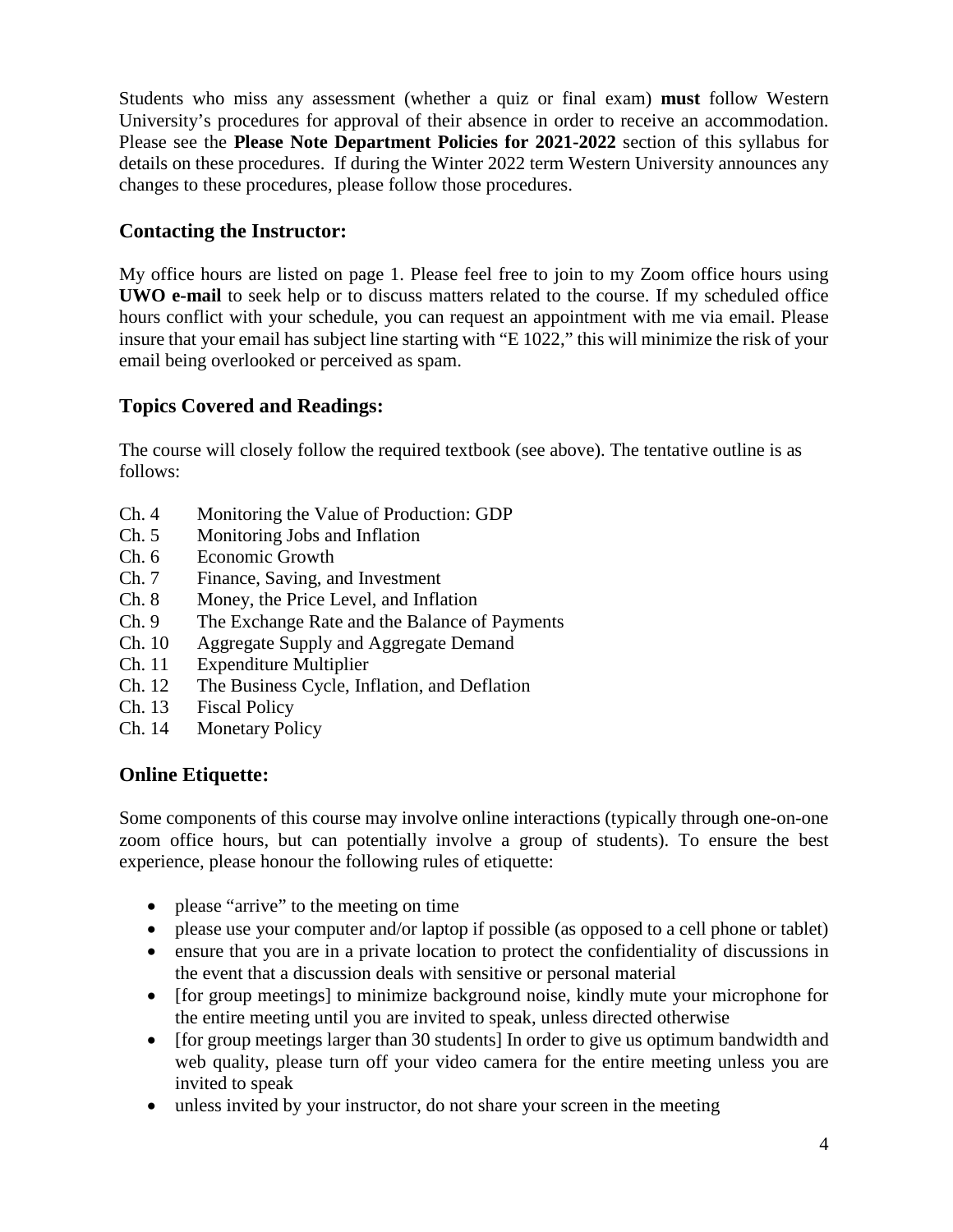The course instructor will act as moderator for the meeting and will deal with any questions from participants. To participate please consider the following:

- if you wish to speak, use the "raise hand" function and wait for the instructor to acknowledge you before beginning your comment or question
- remember to unmute your microphone and turn on your video camera before speaking
- self-identify when speaking.
- remember to mute your mic and turn off your video camera after speaking (unless directed otherwise)

Note that disruptive behaviour of any type during online meetings, including inappropriate use of the chat function, is unacceptable. Students found guilty of Zoom-bombing a meeting or of other serious online offenses may be subject to disciplinary measures under the Code of Student Conduct.

## **Professionalism, Privacy and Copyright:**

- Students are expected to follow the [Student Code of Conduct.](https://www.uwo.ca/univsec/pdf/board/code.pdf)
- All lectures and course materials, including slides, presentations, outlines, and similar materials, are protected by **copyright**. Students may take notes and make copies of course materials for their own educational purposes only.
- Students may not record lectures, reproduce (or allow others to reproduce), post or distribute lecture notes, assessments, or any other course materials publicly and/or for commercial purposes without written consent.
- Recordings (audio or video) are not permitted without explicit, written permission. Permitted recordings may not be distributed or shared.

## **Tips on How to Be Successful in this Class:**

- Start each week by reading the assigned textbook chapter(s). Then read the lecture notes which summarize the main points of each chapter.
- Treat this course as you would do a face-to-face course. Take notes as you go through the lesson material. Keeping handwritten notes or notes in a regular Word document will help you learn more effectively than just reading or watching.
- Work out practice questions on MEL and assigned problems at the end of each chapter in the textbook.
- Do not be afraid to ask questions. If you have any questions or are struggling with a topic, post them on the online Forum. Your classmates will be happy to discuss your question(s) with you, which will also be monitored by your TAs and myself to address unanswered questions or, if necessary, to correct answers provided by other students.
- Remember you can always email me if you require additional assistance. I monitor my email account closely every day, and you should typically expect a reply within 48 hours, excluding weekends and holidays.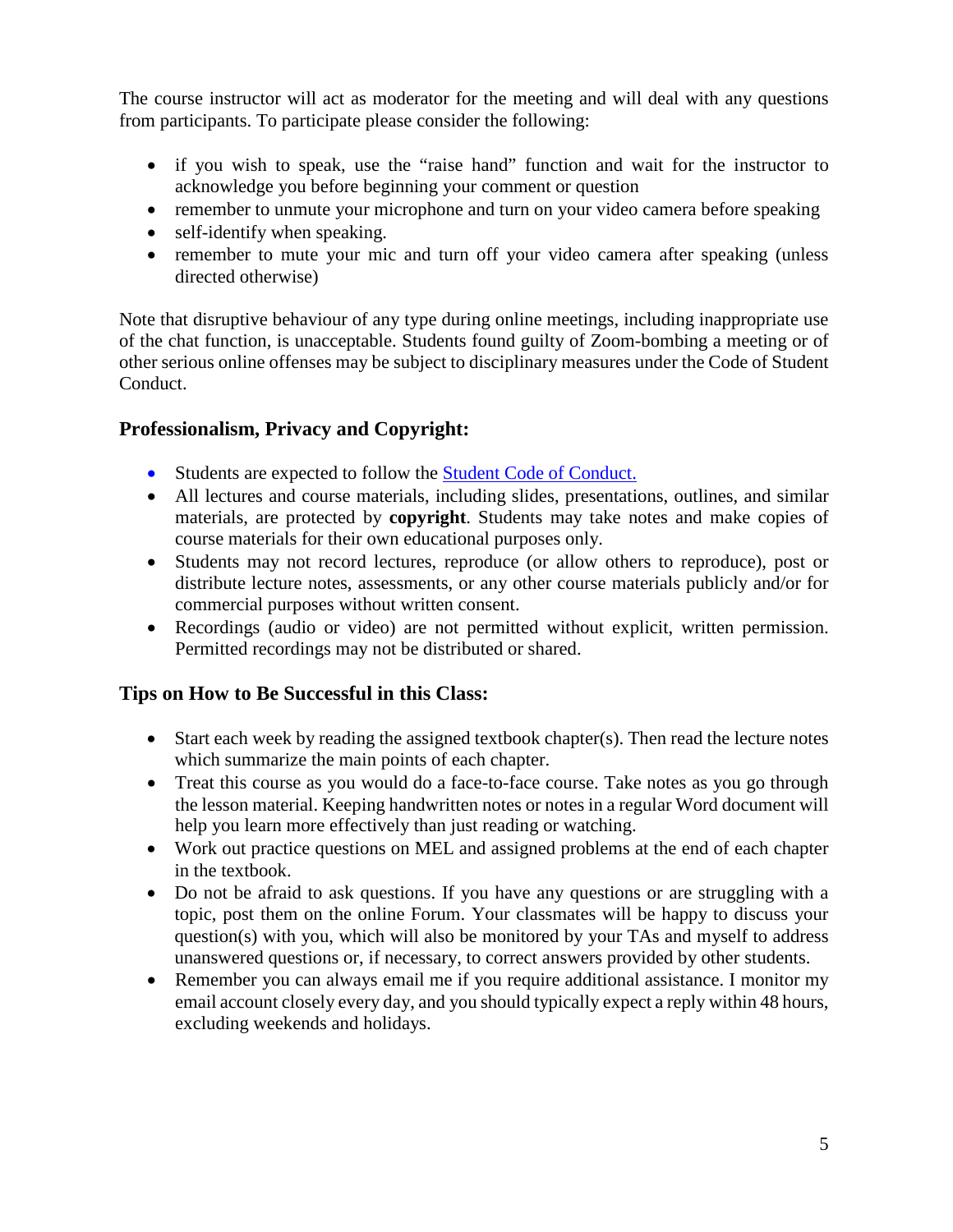## **Please Note Department & University Policies for Winter 2022**

The University expects all students to take responsibility for their own Academic Programs. Students should also check their registration to ensure they are enrolled in the correct courses.

- 1. **Guidelines, policies, and your academic rights and responsibilities** are posted online in the current Western Academic Calendar at: [http://westerncalendar.uwo.ca.](http://westerncalendar.uwo.ca/) Claiming that "you didn't know what to do" is not an acceptable excuse for not following the stated policies and procedures.
- 2. Students must familiarize themselves with the **"Rules of Conduct for Examinations"** [http://www.uwo.ca/univsec/pdf/academic\\_policies/exam/administration.pdf.](http://www.uwo.ca/univsec/pdf/academic_policies/exam/administration.pdf)
- 3. **Cheating as an academic offence:** Students are responsible for understanding what it means to "cheat." The Department of Economics treats cheating incidents very seriously and will investigate any suspect behavior. Students found guilty will incur penalties that could include a failing grade or being barred from future registration in other Economics courses or programs. The University may impose further penalties such as suspension or expulsion.
- 4. **Plagiarism:** Students must write their essays and assignments in their own words. When taking an idea/passage from another author, it must be acknowledged with quotation marks where appropriate and referenced with footnotes or citations. Plagiarism is an academic offence (see Scholastic Discipline for Undergraduate Students in the Western Calendar at [http://westerncalendar.uwo.ca/PolicyPages.cfm?Command=showCategory&Policy](http://westerncalendar.uwo.ca/PolicyPages.cfm?Command=showCategory&PolicyCategoryID=1&SelectedCalendar=Live&ArchiveID=#Page_20) [CategoryID=1&SelectedCalendar=Live&ArchiveID=#Page\\_20\)](http://westerncalendar.uwo.ca/PolicyPages.cfm?Command=showCategory&PolicyCategoryID=1&SelectedCalendar=Live&ArchiveID=#Page_20).

Western University uses software to check for plagiarism and students may be required to electronically submit their work. Those found guilty will be penalized as noted in point 3.

- 5. It is a Department of Economics policy that **NO** assignments be dated, stamped or accepted by staff. Students must submit assignments to the instructor.
- 6. **Appeals**: University policies and procedures for appealing a mark can be found in the Student Academic Appeals section in the current Western Academic Calendar at:

[http://westerncalendar.uwo.ca/PolicyPages.cfm?Command=showCategory&Policy](http://westerncalendar.uwo.ca/PolicyPages.cfm?Command=showCategory&PolicyCategoryID=1&SelectedCalendar=Live&ArchiveID=#Page_14) [CategoryID=1&SelectedCalendar=Live&ArchiveID=#Page\\_14.](http://westerncalendar.uwo.ca/PolicyPages.cfm?Command=showCategory&PolicyCategoryID=1&SelectedCalendar=Live&ArchiveID=#Page_14) **Please note the relevant deadlines.**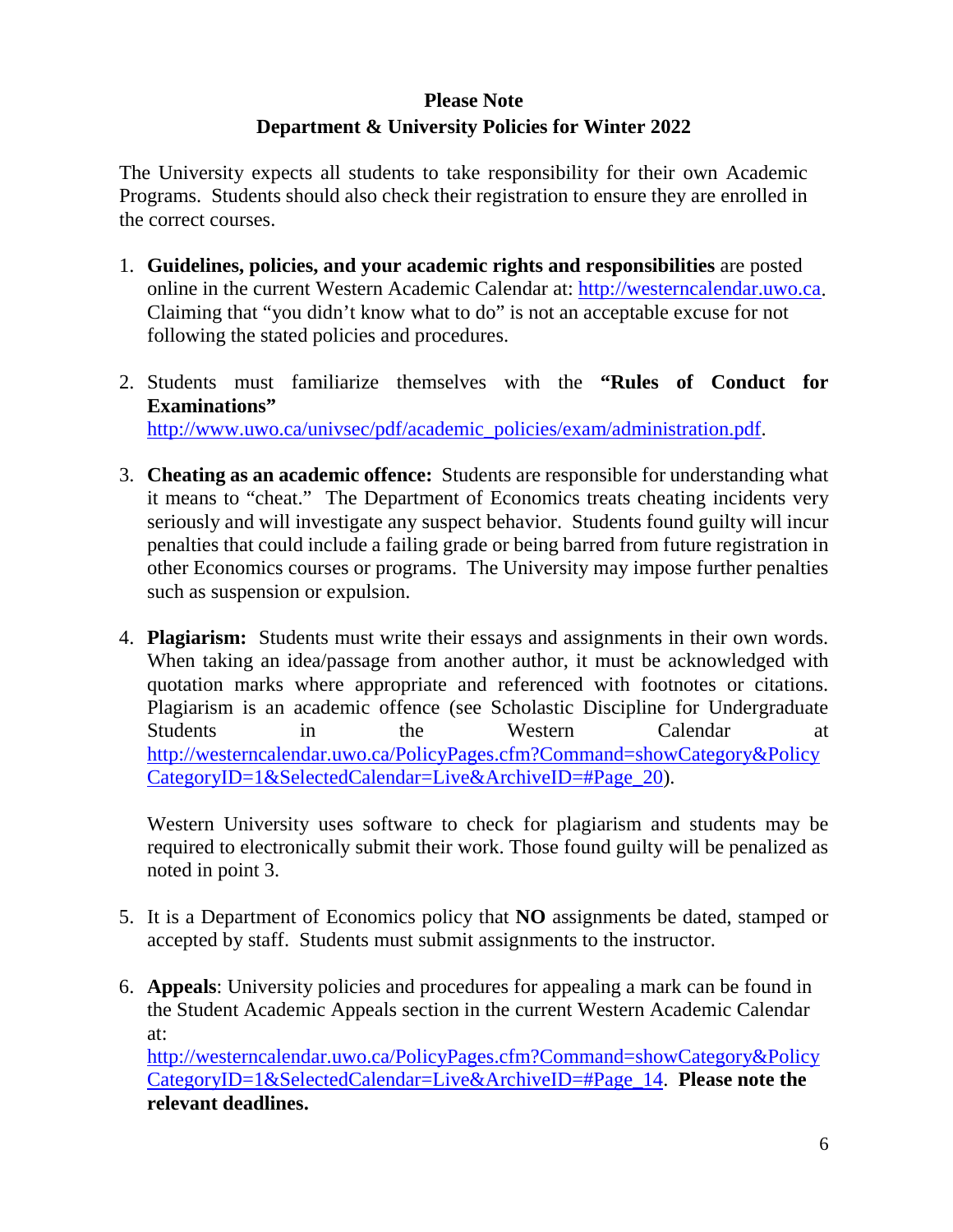Department of Economics procedures for appealing a mark can be found here: [https://economics.uwo.ca/undergraduate/program\\_counselling/responsibilities\\_poli](https://economics.uwo.ca/undergraduate/program_counselling/responsibilities_policies.html#appeals) [cies.html#appeals.](https://economics.uwo.ca/undergraduate/program_counselling/responsibilities_policies.html#appeals) The Department will not consider an appeal unless an attempt has been made to settle the matter with the instructor first. Students who remain dissatisfied with the outcome may proceed to submit an appeal to [econugrd@uwo.ca.](mailto:econugrd@uwo.ca) Please follow the instructions and use the appeal form shown in the above link.

- 7. **Systematic adjustments of a class grade distribution** (either up or down) can occur in Economics courses. The fact that grades have been adjusted is **not** grounds for an appeal.
- 8. Note the following **add and drop deadlines**:

| Deadline to add a second term half course:  | <b>Tuesday January 18, 2022</b> |
|---------------------------------------------|---------------------------------|
| Deadline to drop a second term half course: | Monday March 14, 2022           |

### **Policy Regarding Makeup Tests and Final Examinations**

Faculty of Social Science policy states that oversleeping or misreading an exam schedule is NOT grounds for a makeup. This rule applies to midterm and final exams in the Department of Economics.

#### **Policies Regarding Academic Accommodation**

- The Faculty of Social Science's policies on academic accommodation are found at [https://counselling.ssc.uwo.ca/procedures/academic\\_consideration.html](https://counselling.ssc.uwo.ca/procedures/academic_consideration.html)
- **Accommodation for Students with Disabilities:** Students with disabilities or accessibility challenges should work with Accessible Education (formerly SSD, see [http://academicsupport.uwo.ca/accessible\\_education/index.html\)](http://academicsupport.uwo.ca/accessible_education/index.html), which provides recommendations for accommodation based on medical documentation or psychological and cognitive testing. The accommodation policy can be found here: [Academic Accommodation for Students with](https://www.uwo.ca/univsec/pdf/academic_policies/appeals/Academic%20Accommodation_disabilities.pdf)  [Disabilities.](https://www.uwo.ca/univsec/pdf/academic_policies/appeals/Academic%20Accommodation_disabilities.pdf)
- **Rewriting Exams and Retroactive Reweighting are NOT Permitted:** Students who proceed to write a test or examination must be prepared to accept the mark. Rewriting tests or examinations, or retroactive reweighting of marks, is **not** permitted. Self-Reported Absences cannot be used once a student has proceeded to start to write a test or exam.
- **Self-Reported Absences:** Students will have two opportunities during the fall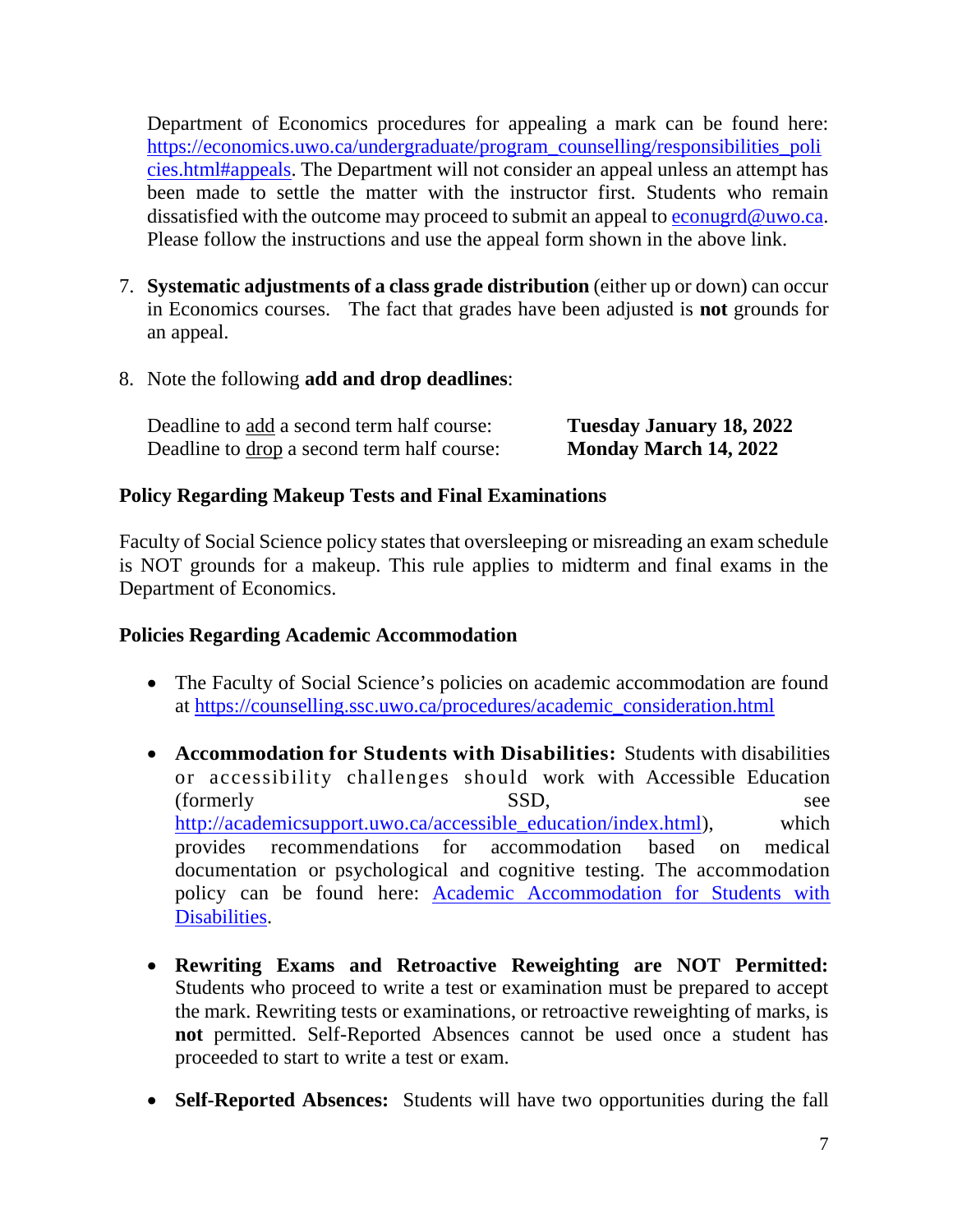and winter terms to receive academic consideration if they self-report a missed assessment using the online self-reported absence portal, provided the following conditions are met: the assessment is missed due to an absence of no more than 48 hours in duration, and the assessment for which consideration is being sought is worth 30% or less of the student's final grade. Students are expected to contact their instructors within 24 hours of the end of the period of the self-reported absence, unless noted otherwise on the syllabus. Students are not able to use the self-reporting option in the following circumstances:

- for exams scheduled by the Office of the Registrar (e.g., final exams)
- absence of a duration greater than 48 hours
- assessments worth more than 30% of the student's final grade
- if the student has opened or started the test or exam
- if a student has already used the self-reporting portal twice during the fall/winter terms

If the conditions for a Self-Reported Absence are *not* met, students will need to provide a Student Medical Certificate (SMC) if the absence is medical or provide appropriate documentation if there are compassionate grounds for the absence in question. Students are encouraged to contact their Faculty academic counselling office for more information about the relevant documentation. It is strongly recommended that students notify the instructor as soon as possible, ideally before the assessment, when they become aware of an absence. University policy is that students must communicate with their instructors no later than 24 hours after the end of the period covered by the SMC or immediately upon their return from their documented absence. Failure to follow University policy and procedures may result in denial of academic accommodation and a grade of zero.

- **Documentation for Accommodation:** Individual instructors are not permitted to receive documentation directly from a student, whether in support of an application for consideration on medical grounds or for other reasons. **All required documentation for absences that are not covered by the Self-Reported Absence Policy must be submitted to the Academic Counselling office of a student's Home Faculty.**
- **Western University policy on Consideration for Student Absence** is available here: [Policy on Academic Consideration for Student Absences -](https://www.uwo.ca/univsec/pdf/academic_policies/appeals/accommodation_illness.pdf) Undergraduate [Students in First Entry Programs.](https://www.uwo.ca/univsec/pdf/academic_policies/appeals/accommodation_illness.pdf)
- **Student Medical Certificate (SMC):** This form is available here: [http://www.uwo.ca/univsec/pdf/academic\\_policies/appeals/medicalform.pdf](http://www.uwo.ca/univsec/pdf/academic_policies/appeals/medicalform.pdf)
- **Religious Accommodation:** Students should consult the University's list of